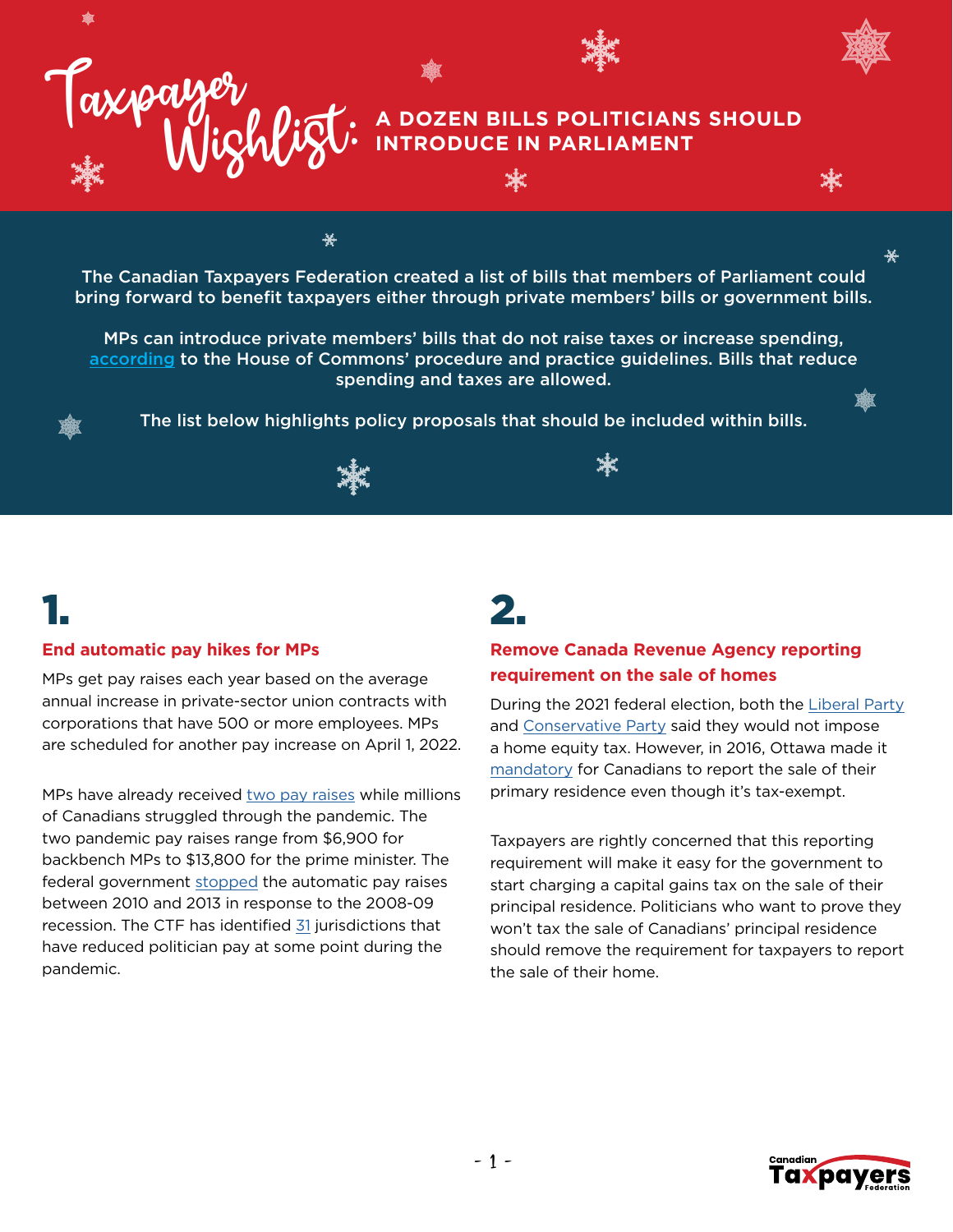# **Taxpayer Wighligt:** A DOZEN BILLS POLITICIANS SHOULD INTRODUCE IN PARLIAMENT



### 3.

4.

#### **End the expense account for former Governors General**

Former governors general can submit expenses for up to [\\$206,040](https://www.taxpayer.com/newsroom/former-governor-generals-allowed-to-bill-canadians-beyond-the-grave) per year for the rest of their lives and up to six months after their death. Governors general should be cut off from their expense account when they leave office.

In addition to the expense account, former governors general are eligible for their full pension regardless of how long they serve in the role. Even though Julie Payette only served for a little more than three years, she will still receive an estimated [\\$4.8 million](https://www.taxpayer.com/newsroom/pensions-for-former-governors-general-cost-taxpayers-more-than-18-million) if she continues to collect the pension to age 90. The governor general's annual salary is [\\$302,114](https://www.tpsgc-pwgsc.gc.ca/recgen/cpc-pac/2020/pdf/2020-vol2-eng.pdf), according to the 2019-20 public accounts of Canada.

### 5.

#### **End the gas tax-on-tax**

Canadians are paying sky-high gas prices and higher taxes are making these prices more painful. Taxes account for 31 to 42 per cent of the price of gasoline, according the [analysis](http://www.taxpayer.com/media/CTF - GTHD 2021 Report -V5 - May 18, 2021.pdf) released by the Canadian Taxpayers Federation. The federal government charges sales tax on top of the other fuel taxes. That means that as the price of gas and fuel taxes increase, the taxon-tax costs Canadian drivers more money.

A bill should end the practice of levying the general sales tax on top of other fuel taxes.

# 6.

#### **Require consultation on equalization referendum**

**Repeal the escalator tax on alcohol**

First passed in the 2017 federal budget, the alcohol escalator tax automatically increases excise taxes on beer, wine and spirits every year by the rate of inflation on April 1. Taxes already account for about half of the price of beer, 65 per cent of the price of wine and more than three quarters of the price of spirits. The escalator tax on alcohol means booze taxes have increased twice during the pandemic with another increase scheduled for April 1, 2022.

A bill should end the automatic tax increase on alcoholic beverages and force MPs to vote on tax increases.

The federal government should be required to consult with the provinces following the referendum where 62 per cent of Albertans voted to end the equalization status quo. In addition, the bill should require the federal government to publish all documents from provincial negotiations on the Department of Finance's website. This would help guard against what happened in 2018, when the federal government [extended](https://www.youtube.com/watch?v=G254La_gCB8) the existing equalization program until 2024 without consulting with the province.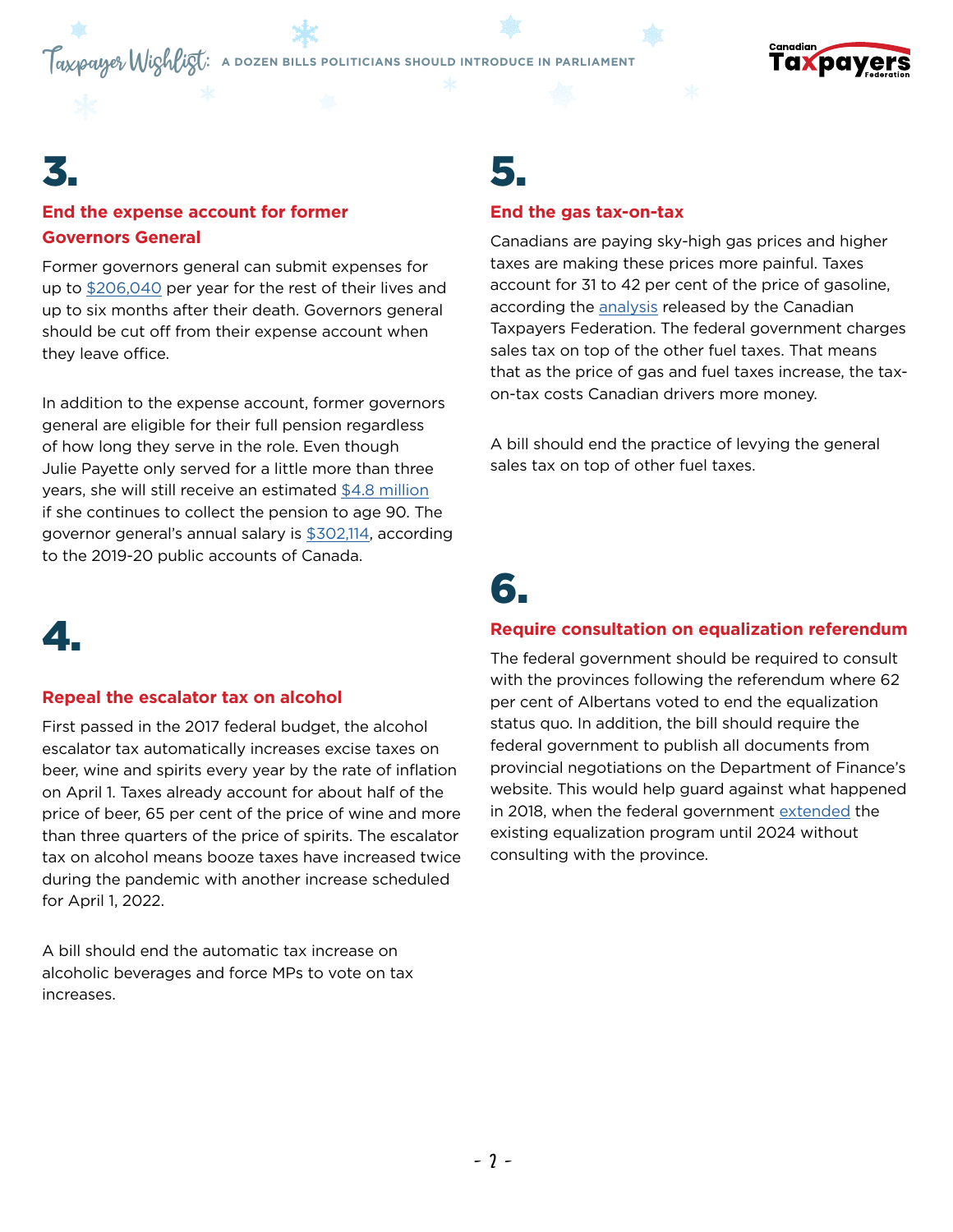**Taxpayer Wighligt:** A DOZEN BILLS POLITICIANS SHOULD INTRODUCE IN PARLIAMENT



### 7.

#### **Enhance transparency around corporate welfare**

A bill should ensure minimum transparency requirements for any arrangement where taxpayers' money is given to a private business. The transparency requirements should include the amounts disbursed or guaranteed, repayment schedule, amounts paid back, interest rates on loans, and frequent reporting on repayment. The bill should cover direct cash subsidies, grants, loans and loan guarantees. These contribution agreements should be subject to access to information provisions. Parliament must also be required to vote on the subsidies before a business can receive any taxpayer funds.

# 8.

#### **Exempt user-generated content from online censorship**

In its attempt to pass Bill C-10, the government [removed](https://www.theglobeandmail.com/opinion/editorials/article-the-trudeau-government-says-it-wont-regulate-user-content-on-social/) a clause that would exempt user-generated content from being regulated by the Canadian Radiotelevision and Telecommunications Commission. Law professor Michael Geist called this removal "an unconscionable attack on the free expression rights of Canadians." Canadians have the right to free speech on social media and online platforms. That right is vital to hold politicians accountable.

A proactive bill should be passed that explicitly protects user-generated online content from being regulated by the Canadian Radio-television and Telecommunications Commission or any similar government regulator.

### 9.

#### **Implement federal recall and initiative**

If politicians work for the people, the people should be able to give politicians pink slips for poor performance. If legislation belongs to the people, the people should be able to repeal it if it goes against our wishes. Through recall and initiative legislation, a citizen could launch a petition and, if it gets the required number of signatures, citizens can then go to the ballot box to decide whether to recall a politician in a byelection or deal with legislation in a referendum.

Recall and initiative legislation has been successfully implemented in British Columbia since [1995](https://elections.bc.ca/recall-initiative/recall/) and the Alberta government passed recall and initiative legislation in 2021. A bill should be passed to ensure Parliament is accountable to all Canadians through recall and initiative rules similar to those in British Columbia and Alberta.

# 10.

#### **Exempt grain drying costs from federal carbon tax**

Bill C-206 was introduced in the 43<sup>rd</sup> Parliament to exempt natural gas and propane used for grain drying from the carbon tax. Bill C-206 was passed through the House of Commons, but was unable to pass through the Senate before the 2021 snap election was called.

"Bill C-206 would have provided cost relief for farmers and ranchers who are already struggling with additional costs from the carbon tax as well as a tough year because of the drought," [said](https://globalnews.ca/news/8119375/bill-farm-fuels-carbon-tax-federal-election/) Ian Boxall, Vice President of the Agricultural Producers Association of Saskatchewan.

A bill that mirrors Bill C-206 should be introduced to exempt natural gas and propane used on farms from the carbon tax.